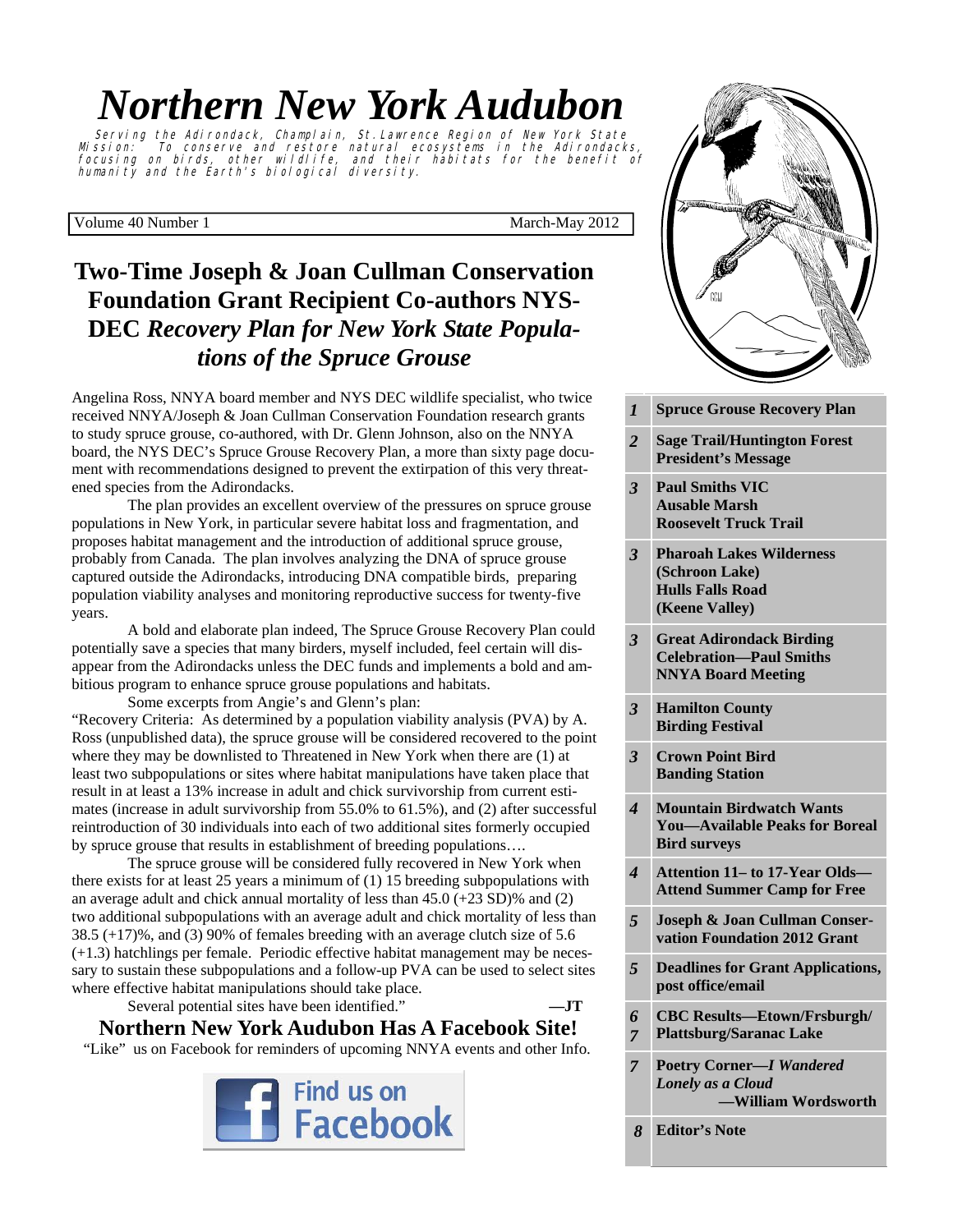## **NNYA**

**Northern New York Audubon, Inc.** 

#### **Board of Directors**

**Charlotte Demers President Newcomb (518) 582-2157 Larry Master, PhD Vice-President Lake Placid (518) 645-1545 Leslie Karasin Treasurer Saranac Lake (518) 891-2193 Mary O'Dell Secretary Bloomingdale (518) 354-8235** 

 **Joan Collins** *Long Lake*   **Jorie Favreau, PhD** *Tupper Lake*  **Glenn Johnson, PhD** *Potsdam*   **Brian McCallister** *Saranac Lake*   **Melanie McCormack** *Keene*   **Peter O'Shea** *Fine*   **Angelina Ross** *Canton* **John Thaxton** *Keene* **Pat Thaxton** *Keene* **Leah Valerio** *Tupper Lake*   **Mary Beth Warburton** *Potsdam*   **Eileen Wheeler** *Canton* **Kathleen Wiley** *Keene* 

**Northern New York Audubon, Inc. A chapter of National Audubon Society serving the Adirondack, Champlain and St. Lawrence regions of northern New York, including Clinton, Essex, Franklin, Hamilton and St. Lawrence counties.** 

*Correspondence and Membership Information* **Northern New York Audubon PO Box 488 Keene Valley, New York 12943-0488** 

**John Thaxton, Newsletter Editor PO Box 488 Keene Valley, NY 12943-0488** 

**NNYA Web Site: www.nnya.org Charlotte Demers, Web Master**

*Northern New York Audubon Newsletter* **is published by Northern New York Audubon, Inc.** 

**Vol. 40 No. 1** 

## **Saturday, March 3, 2012 Sage Trail Snowshoe Newcomb, NY**

**Time:** 9 a.m.

**Meet**: At the Adirondack Interpretive Center, 5922 State Rt. 28N Newcomb, NY **Leader**: Charlotte Demers

**Bring**: Appropriate layers of apparel and water

No registration required. For more information, visit the AIC website at: www.esf.edu/aic (518) 582-2000; or contact Charlotte at: cdemers@frontiernet.net Description: Depending on the snow cover, we will snowshoe or hike out to the R. W. Sage Jr. Memorial Trail. The Sage Trail is a loop trail that crosses the Rich Lake Outlet. The trail leads along the lakeshore, and through river, forest, and wetland ecosystems. We'll enjoy an easy walk along Belden Pond through a mixed wood forest that often harbors woodpeckers, creepers. We'll keep an ear and eye out for the white-winged crossbills that have been seen in the softwoods around the AIC building. Plan on 2-2.5 hours of easy snowshoeing.

## **Saturday, April 7, 2012 Huntington Wildlife Forest Newcomb, NY**

**Time:** 9 a.m.

**Meet:** At the Adirondack Interpretive Center, 5922 State Rt. 28N Newcomb, NY **Leader:** Charlotte Demers

**Bring:** Appropriate layers of apparel and water

No registration required. For more information, visit the AIC website at: www.esf.edu/aic or call (518) 582-2000; or contact Charlotte at cdemers@frontiernet.net

**Description:** We'll start by seeing what visitors the AIC bird feeders have before we start our beautiful 4 mile walk in the privately owned Huntington Wildlife Forest. We will be walking along a level dirt road that parallels a lovely marsh at the west end of Rich Lake. The walk continues to a small pond and includes both conifer and hardwood habitats. Plan on two to three hours of easy walking.

#### **President's Message**

I'm sure I am echoing what many of you have been thinking—what a crazy winter! The lack of cold temperatures and snow have been a mixed bag for both people and wildlife. I'm not alone in wishing we had more snow for skiing, sledding and other winter sports although some of you were likely satisfied and relieved to see a mild winter. The winter season brought some interesting avian visitors to our region from the snowy owls observed all throughout our region to the tundra swans on Lake Champlain. Some birds have even made a very early return North despite the advice of Puxatawney Phil. The feeder birds, at least at my feeder, are drastically different than a year ago—2011 was the year of the Common Redpoll; this winter it is American Goldfinches, Pine Siskins and Evening Grossbeaks. The differences we observe from season to season and year to year while extremely interesting, can also be important and revealing. Consider participating in Project Feeder Watch or keeping track of your bird observations on ebird. This is a great and easy way to help scientists understand the relationships between bird populations, climate, food resources, habitat and other environmental factors.

 The Board of Directors will soon be disbursing both NNYA and Joan and Joseph Cullman Foundation grant awards. It is always uplifting to review the excellent applications we receive from individuals and organizations looking to enhance our understanding of the natural world through education and research. These projects always make me proud of what this organization is able to accomplish. And speaking of the board - we are looking for new Board members. If you are interested, have questions about the responsibilities or know someone who you think would be a good addition to our Board, please contact me.

 **—Charlotte Demers**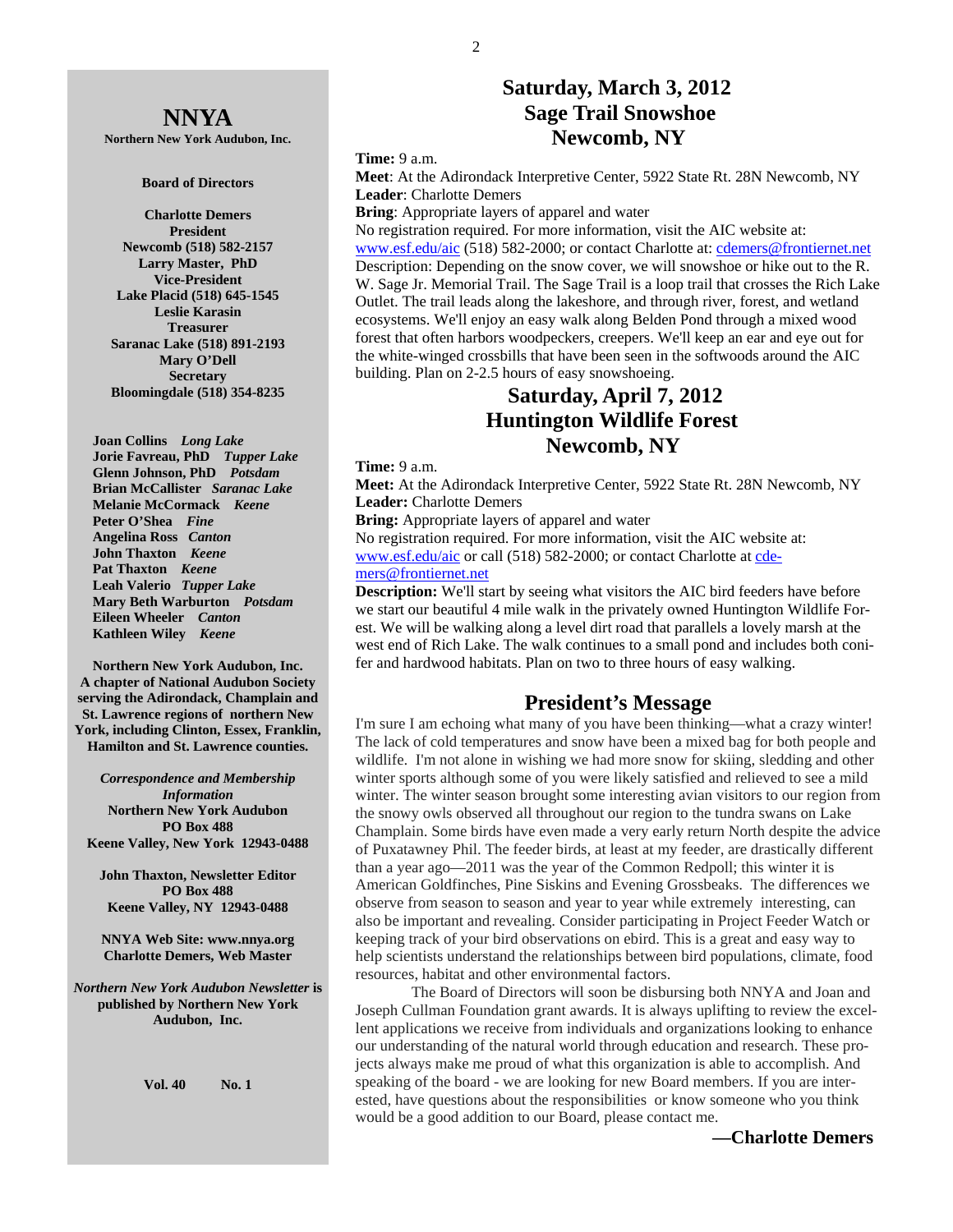## **Saturday, April 28, 2012 Ausable Marsh**

Join Pat and John Thaxton for a morning of birding at one of the most productive birding spots in the Adirondacks. With a river, a marsh and Lake Champlain shoreline, and habitats ranging from pine woods to mixed woods, Ausable Marsh hosts a stunning variety of breeding and migratory birds, from warblers and bitterns to wood ducks and scaup. We'll look along the banks of the Ausable river for warblers and vireos, and scan the marsh and the lake for waterfowl. **Time:** 9:00 a.m.

**Leaders:** Pat & John Thaxton

**Meet:** Entrance to main parking, north end. **Registration:** Call Pat & John: (518) 576-4232 or email: jpthax5317@gmail.com

## **Saturday, April 28th, 2012 Paul Smith's College VIC Paul Smiths, NY**

Time: 8:30-11:30 Leader: Brian McCallister Register: Call Brian at (518) 637-1773 or email: birder64@yahoo.com

Bring: Binos, guides, snack and good boots.

Description: Join Brian for a gentle walk through some of the varied haabitats at the 3,000 acre VIC. Migratory raptors, early warblers, resting waterfowl and early-arrival vireos are all possibilities.

## **Saturday, May 5, 2012 Roosevelt Truck Trail Newcomb, NY**

**Time:** 9 a.m.

**Meet:** At the Adirondack Interpretive Center, 5922 State Rt. 28N Newcomb, NY

**Leader:** Charlotte Demers

**Bring:** Appropriate layers of apparel, sturdy footwear, water and insect repellent.

**No registration required**. For more information, visit the AIC website at: www.esf.edu/aic or call (518) 582-2000; or contact Charlotte at cdemers@frontiernet.net

**Description:** After meeting at the AIC and checking out the great feeder birds, we will head east on Route 28N to the Roosevelt truck trail. This is a lovely grass and moss covered road that connects Blue Ridge Road and 28N. The trail has some brook crossings, passes through a spruce plantation, white pine forest and some young hardwoods as it goes up and down between ridges. Boreal species have been seen in the conifer sites along the trail. The trail is hilly but easy and maybe damp so appropriate footwear is recommended. Plan on 2-3 hours of easy to moderate hiking.

> **Sunday, April 1, 2012, 10 a.m. NNYA Board Meeting The Wild Center Tupper Lake, NY**

### **Saturday, May 12, 2012 Pharoah Lakes Wilderness**

**Leaders:** Glen and Malinda Chapman **Time:** 6 a.m. (gasp)

**Meet: A**t the trailhead parking lot on the south side of Rt 74, 4 miles east of Schroon Lake Exit 28 on the Northway(87). This spot is also 0.2 miles west of the entrance to Paradox Lake Campsite.

**Register:** Please contact us in Ticonderoga at 518-585-9810 or chapamini@aol.com to confirm.

**Description:** Glen and Malinda will lead an early morning bird walk in the Pharaoh Lakes Wilderness area on Saturday May 12, 2012. We'll follow the gentle Long Swing Trail through a variety of habitats - under huge pine forests and along wetlands towards Crane Pond. Many species of warblers and wildflowers await!

## **Saturday, May 19, 2012 Hulls Falls Road Keene Valley, NY**

**Description:** The annual Hurricane ADK/Northern New York Aubudon bird walk with Ruth Kuhfahl and leaders, Pat and John Thaxton, will meet at the Keene Valley end of Hulls Falls Road. No need to register—just come. We have always had sightings of an interesting variety of species. On a previous year's May walk in this diverse habitat we found nesting Pine warblers, Solitary sandpiper and Bay-breasted warbler. **Time:** 7:30 a.m.

**Leaders:** Ruth Kuhfahl, Pat & John Thaxton **Meet:** Hulls Falls Road @ Marcy Field **Registration:** Call Ruth Kuhfahl at (518) 576-4699

**Save the Dates**  *Great Adirondack Birding Celebration*  **June 1st-3rd www.adkvic.org/birdcelebration.html**  *Hamilton County Birding Festival*  **June 8th-10th www.adirondackexperience.com** 

## **Crown Point Bird Banding Station**

#### **Friday May 4th-Sunday May 20th, 2012**

The Station will set-up on Friday, May 4th and will be in full operation beginning Saturday, May 5th. The last full day of operation will be Sunday, May 20th. The Station will pack up and leave on Monday, May 21st. Normally we would leave on the Sunday. However, the celebration of the reopening of the Champlain Bridge is taking place that weekend.

 Here is a website about the celebration: http://champlainbridgecommunity.org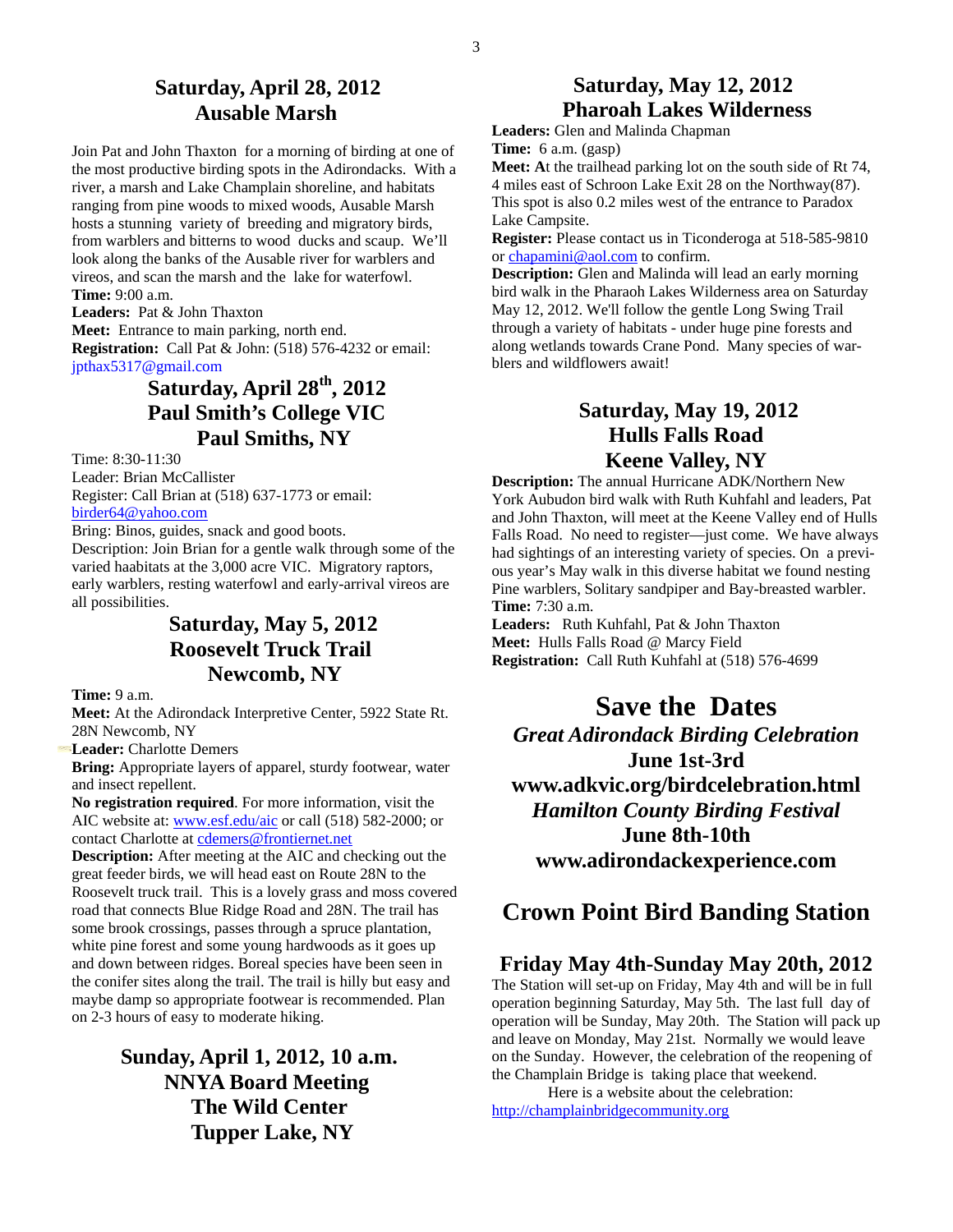#### **Mountain Birdwatch Wants You**

Love birding? Love hiking the mountains of the Northeast? Join Mountain Birdwatch, an international conservation effort to monitor high-elevation breeding birds in New York, Vermont, New Hampshire, Maine, and eastern Canada! Mountain Birdwatch seeks enthusiastic hikers and birders to adopt a mountain route and monitor breeding songbirds. Volunteers survey eleven high-elevation species, including the rare and vulnerable Bicknell's Thrush. Each volunteer adopts one route to survey; surveys can be conducted on any morning in June, but monitors should be flexible enough to schedule around bad weather. Surveys begin 45 minutes before sunrise and last 2-4.5 hours, depending on the length of the route. Overnight camping is required for most routes; some routes require a 4WD vehicle for road access. The goal of Mountain Birdwatch is to monitor the status, distribution, and habitat requirements of high-elevation songbirds. Results are used to identify habitat conservation priorities and assess impacts of proposed development and climate change.

Sound like a good fit for you? Visit our website:http://www.vtecostudies.org/MBW/index.html for more information; and see available routes: http:// www.vtecostudies.org/MBW/availableroutes.html in your region! Contact Mountain Birdwatch director Judith Scarl at jscarl@vtecostudies.org to sign up for a route or to ask questions about this exciting program!

#### **Attention 11- to 17-Year Olds Attend a DEC Summer Camp for Free**

Northern New York Audubon seeks to sponsor a teen 11 to17 years of age for a week at the DEC's Camp Colby in Saranac Lake or Camp Pack Forest in Warrensburg.

 In addition to ecology workshops and field study in various habitats, campers may enjoy canoeing, swimming, hiking, or hunter safety, games, and other optional activities such as archery and fishing. Full information is available at: www.dec.state.ny.us/website/education/edcamps/html

 For a great time enjoying the outdoors and learning about nature and the environment, send us a paragraph about why you would like to go to camp. Include your name, address, age, and phone number. You may send it online or to NNYA Scholarship, 585 Pink School Road, Canton, NY 13617. The deadline for applications is March 7th. Good luck!

 For more information about the contest contact: Brian McCallister at (518) 637-1773, (e-mail: birder64@yahoo.com ) or Eileen Wheeler at (315) 386-2482, (e-mail: eiwheeler@yahoo.com).

#### **Short-Eared Owl Irruption**

This December birders saw as many as ten short-eared owls at a time in Essex. On the Ferrisburgh CBC we saw six at once under conditions too dark for a photo, so I made this painting of a juvenile short-eared. **—JT**

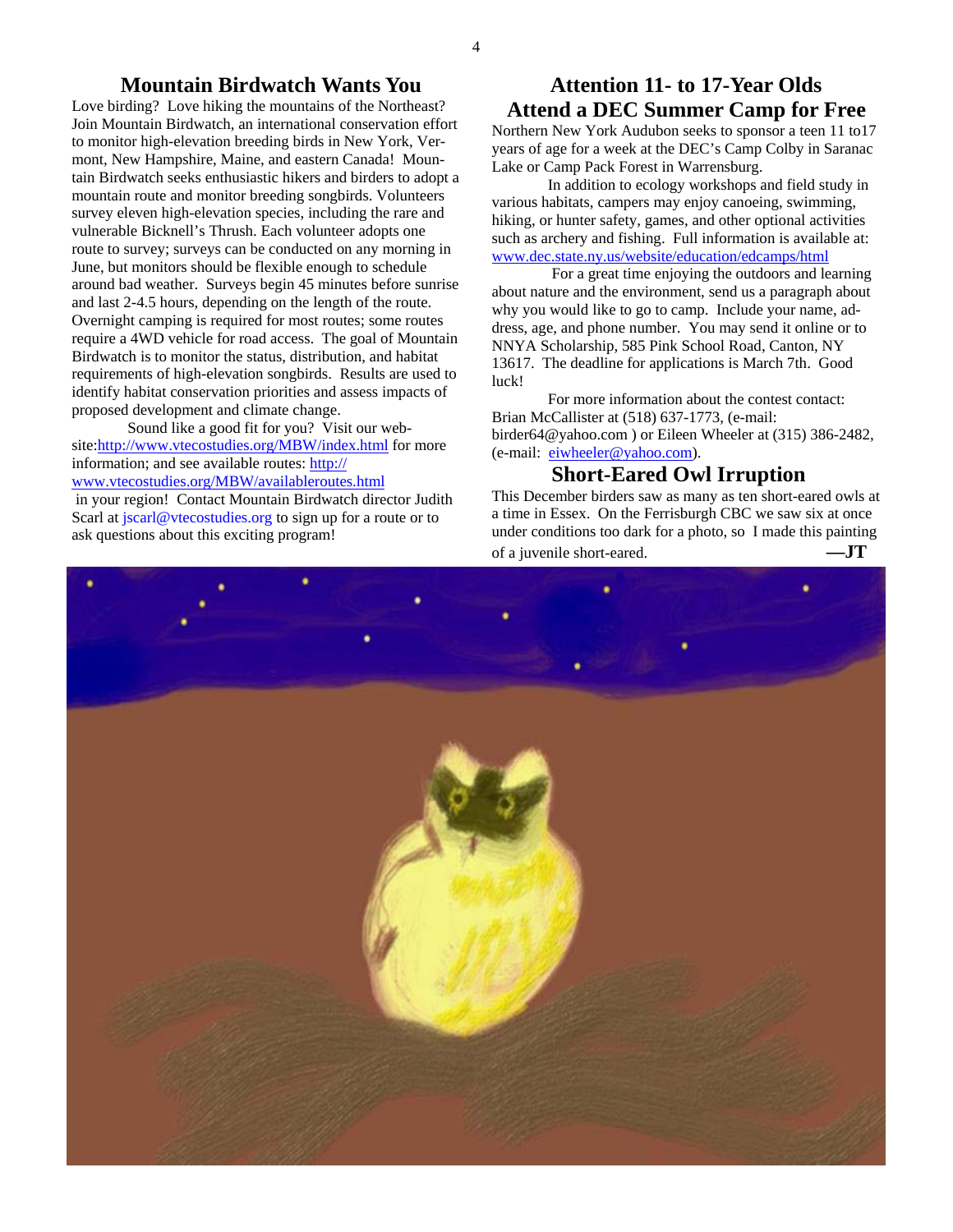#### **The Vernal Paradox**

Doubtless because I have a reputation as a gonzo bird nerd so far gone that he uses the top of the binoculars around his neck as a platform for taking field notes, people continually materialize out of the blue, and increasingly out of crackling cellular networks, to tell me about their bird sightings. They stop me on the street, in supermarket aisles, in restaurants, at the top of steep downhill cross-country ski trails, in the dentist's office, in parking lots rife with people in a hurry backing up.

 They either come from the "I saw this bird I can't identify school" or know very well what they saw and would like me to comment on the relative novelty of the sighting, particularly when it strikes them as unusual at a particular time of year. For reasons I can't fathom, these queries come with a certain regularity, once every two to four weeks I'd guess, but this winter the frequency of questions about birds escalated big time, with, on several occasions, multiple queries per day.

 I must have received a dozen phone calls this winter about stunning numbers of robins showing up everywhere, like invading armies, and as many people stopped me here and there to note all the robins. The Ferrisburgh Christmas Bird Count tallied thirty-eight hundred forty-nine robins, which blew the previous record right out of the water.

 I found myself repeating, again and again, that the robin is not, in my opinion, the harbinger of spring, explaining that you can always find them in the Champlain Valley, even during wickedly cold winters. After disabusing my interlocutors about robins, I note that, in my opinion, turkey vultures rank as the true harbingers of spring.

 So last week, early February, a woman who works in the supermarket pulled me aside and said she saw two common grackles in Lewis, which made me think of a friend who saw a red-winged blackbird in a marsh near me in late January. Then I happened to see three hundred or so snow buntings in the plowed fields of Essex and discovered, looking at some photos I took of them flying back and forth, that the males were in breeding plumage and probably heading north., which made me wonder if perhaps some of those roughlegged hawks in the valley, twice as many as usual, came from wintering ranges farther south and were, now, heading north to their breeding grounds.

 Then I saw a post on Northern New York Birds about a hermit thrush that collided with a window at The Wild Center—the staff reported that the bird looked healthy, which suggests, to me, it probably crashed to its death while migrating north, never mind the mid-February date.

 Late this past Sunday night, February 19th, I checked emails and saw a post from Jeff Boslinger, the Birdman of Fort Drum, and while reporting on the fourteen yellowrumped warblers he says overwintered in St. Lawrence County he noted that he saw "a very early turkey vulture."

 As I sat there, somewhat dumbfounded, staring at the computer screen, I wondered if I should perhaps do a study correlating how many days I can't go skiing during a winter with how many days earlier migrating birds return to breed in the Adirondacks.

Perhaps I could even get a grant…

**—JT**

# **The 2012 Joseph and Joan Cullman Conservation Foundation Grant**

I feel downright giddily happy to announce that the Joseph and Joan Cullman Conservation Foundation renewed their support of NNYA with a grant of \$10,000 for 2012.

 This grant represents a mandate for NNYA to continue our work in Adirondack conservation, education and research. This refunding amounts to a major vote of confidence in NNYA's ability to identify crucial conservation initiatives at the grass roots level, where we interact and partner with organizations as diverse as the Adirondack Visitor Interpretative Center in Paul Smiths and the Adirondack Interpretative Center in Newcomb, the Wildlife Conservation Society, The Wild Center, The Adirondack Loon Project, The Nature Conservancy, The New York State Department of Environmental Conservation, The American Association of Wildlife Rehabilitators, Saranac Middle School and Elizabethtown/Lewis Central School District, SUNY ESF and SUNY Potsdam.

 NNYA shares with the Joseph and Joan Cullman Conservation Foundation an ardent desire to preserve, promote and protect the Adirondacks through on the ground, real time, conservation, education and research.

 The NNYA Board of Directors administers this grant on a completely volunteer basis—no meals, no junkets, no reimbursed expenses.

# **Deadlines for Grant Applications**

Northern New York Audubon (NNYA) is now accepting applications for the 2012/2013 NNYA and Joseph and Joan Cullman Grants. Projects that support the conservation ideals of NNYA, either through research or education, are eligible for this grant. Eligibility includes, but is not limited to, environmental organizations, teachers, graduate students, and research project managers. The Joseph and Joan Cullman Conservation Foundation Grants (JJCCFG) are made possible by a generous donation from the Joseph and Joan Cullman Conservation Foundation, Inc.

 Application procedures and forms can be downloaded from the Northern New York Audubon web site here http://nnya.org/conservation/cullman/

 The email deadline is March 23, 2012; the USPS deadline is March 21, 2012.

**Check Facebook for additional field trips that may get scheduled after this newsletter goes to press.**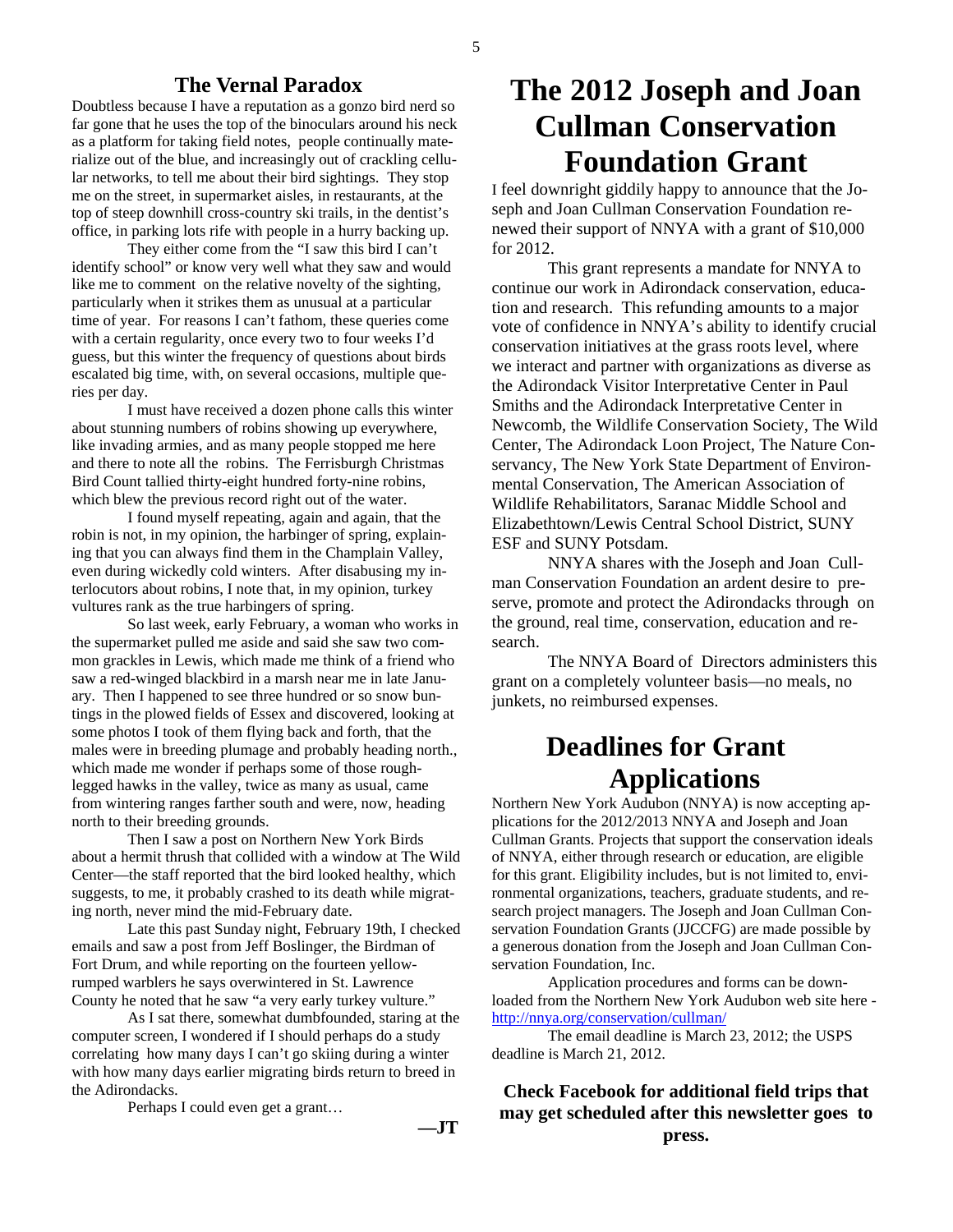#### **2011 Christmas Bird Counts Elizabethtown CBC**

Elizabethtown NY – 44 $\degree$  13' N 73 $\degree$  36' W centered at Essex County courthouse. The 2011 count was held on Sunday December 18 from 6:00 a.m. to 4:30 p.m. Twenty observers participated in the count for a total of 60.3 party-hours, covering 14.7 miles on foot and 315.10 miles by car. Weather was beautiful with temperatures ranging from  $0^{\circ}$  F in the morning and warming to 23° F by the afternoon. It was clear and mostly calm for the duration of the count. Snow cover ranged from 0" in the valley up to 3" in the woods and on the trail to Hurricane. Still water was frozen while moving water was partly open. No precipitation occurred on count day.

 Graylag Goose 3, **Snow Goose 7450**, Mallard 16, Ruffed Grouse 16, Wild Turkey 22, **Great Blue Heron 1**,Cooper's Hawk 1, Red-tailed Hawk 11, Rough-legged Hawk 4, Rock Pigeon 173, Mourning Dove 89, Barred Owl 1, Northern Saw-whet Owl 1, Downy Woodpecker 10, Hairy Woodpecker 14, Pileated Woodpecker 5, Northern Shrike 1, Blue Jay 110, American Crow 137, Common Raven 20, Black-capped Chickadee 250, Boreal Chickadee 2, Tufted Titmouse 5, Red-breasted Nuthatch 31, White-breasted Nuthatch 12, Brown Creeper 8, Goldencrowned Kinglet 38, Eastern Bluebird 16, American Robin 100, European Starling 158, Cedar Waxwing 28, American Tree Sparrow 60, Dark-eyed (Slate-colored) Junco 56, Northern Cardinal 6, Purple Finch 12, White-winged Crossbill 2, Pine Siskin 42, American Goldfinch 204, House Sparrow 14.

 Totals: 39 species and 9131 individuals Participants: Becky Bosley, Robin Brown, Joan Collins, Charlotte Demers, Beth Edmonds, Kaitlin Fielder, Denise Griffin. Fuat Latiff, Kathleen LoGuidice, Megan Murphy, Dan Nickerson, Stan Oliva, Tom Phillips, Carole Slatkin, Hank Stebbins, Eric Teed, John Thaxton, Pat Thaxton, Eve Ticknor, and Yvette Tillema.

**—Charlotte Demers**

## **Ferrisburgh CBC**

A stiff north wind blew throughout the **52nd Ferrisburgh Christmas Bird Count** held December 17, 2011. The wintry conditions provided a stark contrast to the up-to-then very mild winter. As a result we had a mixture of migrating waterfowl and lingering landbirds that usually would have migrated. On the other hand, the persistent wind made it difficult to coax birds from the brush. Forty-five field observers and five feeder watchers spent the day tallying birds and identified 81 species. An additional two species (black scoter and gadwall) were found during the count week period. Large flocks of migrating geese complicated determination of actual numbers of birds as surely some flocks were counted by multiple observers. In the end I arbitrarily assumed 1/3 of both Canada and snow geese had been double counted. With this assumption, observers tallied 51,166 birds, the most birds recorded in the history of the count. Our ten-year average is 79 species and 20,376 birds.

Common Loon 47, Red-throated Loon 2, Horned Grebe 20, Great Blue Heron 8, Cackling Goose 3, Canada Goose 10453, Greater White-Fronted Goose 2, Snow goose 21966, Mallard 298, American Black duck 166, Greenwinged Teal 3, American Wigeon 1, Wood Duck 1, Gadwall CP, Greater Scaup 36, Lesser Scaup 26, Common Goldeneye 658, Bufflehead 75, Long-tailed Duck 5, White-winged Scoter 27, Surf Scoter 1, Black Scoter CP, Hooded Merganser 16, Common merganser 68, Red-breasted Merganser 14, Sharpshinned Hawk 1, Cooper's Hawk 5, Red tailed hawk 62, Rough-legged Hawk 16, Bald Eagle 16, Northern Harrier 28, Peregrine Falcon 1, Merlin 1, American Kestrel 1, Ruffed grouse 2, Pheasant 2, Turkey 65, Great Black-backed Gull 31, Herring Gull 57, Ring-billed Gull 2100, Bonaparte's Gull 42, Rock Pigeon 711, Mourning dove 211, Eastern Screech Owl 2, Great Horned Owl 2, Short eared owl 6, Northern Flicker 11, Pileated Woodpecker 8, Red-bellied Woodpecker 16, Yellow-bellied Sapsucker 1, Hairy Woodpecker 42, Downy Woodpecker 71, Horned Lark 13, Blue Jay 146, Common Raven 67, American Crow 1128, Black-capped Chickadee 639, Tufted Titmouse 109, White-breasted Nuthatch 103, Red-breasted Nuthatch 9, Brown creeper 10, Carolina Wren 2, American Robin 3849, Hermit Thrush 1, Eastern Bluebird 82, Golden Crowned Kinglet 15, Cedar Waxwing 288, Northern Shrike 1, European Starling 5137, Yellow-rumped Warbler 7, House Sparrow 847, Red-winged Blackbird 1, Brown-headed Cowbird 2, Northern Cardinal 90, Evening Grosbeak 1, Purple Finch 6, House Finch 194, American Goldfinch 443, Dark-eyed Junco 252, American Tree Sparrow 218, White-throated Sparrow 13, Song sparrow 4, Snow bunting 84.

Total Species: 81; Total Individuals: 51, 166.

**—Mike Winslow** 

#### **Plattsburgh CBC**

2011 Christmas Bird Count summary for the Plattsburgh, NY/ VT (NYPL) circle  $44^039'N73^029'W$  as described in 1986 with the center at the former Plattsburgh Air Force Base. The 2011 count was held on Sunday, December 18,2011 from 7:15 to 16:30 with temperatures ranging from  $7^0$ - 21<sup>0</sup> F under clear skies. The day was calm with very little wind. Afternoon north breezes reached between 1- 5mph. 33 field workers logged 75.75 party hours and a total of 451.75 miles of which 17.25 miles and 18.75 hours were on foot and 2 by non-motorized craft to Valcour Island. The 13 feeder watchers spent 17.75 hours at feeders. There were 58 species recorded and 12140 individuals. An additional 4 species were found during count week.

Snow Goose 1581, Cackling Goose cw, Canada Goose 1577, Swan sp. 3, American Black Duck 28, Mallard 613, Canvasback cw, Lesser Scaup 2, Scaup sp 29, White-winged Scoter 1, Long-tailed Duck 5, Bufflehead 3, Common Goldeneye 515, Hooded Merganser 11, Common Merganser 140, Ruffed Grouse 2, Wild Turkey 5, Common Loon 14, Horned Grebe 39, Red-necked Grebe 1, Great Blue Heron 4, Northern Harrier cw, Sharp-shinned Hawk 2, Cooper's Hawk cw, Redtailed Hawk 5, Merlin 1, Ring-billed Gull 581, Herring Gull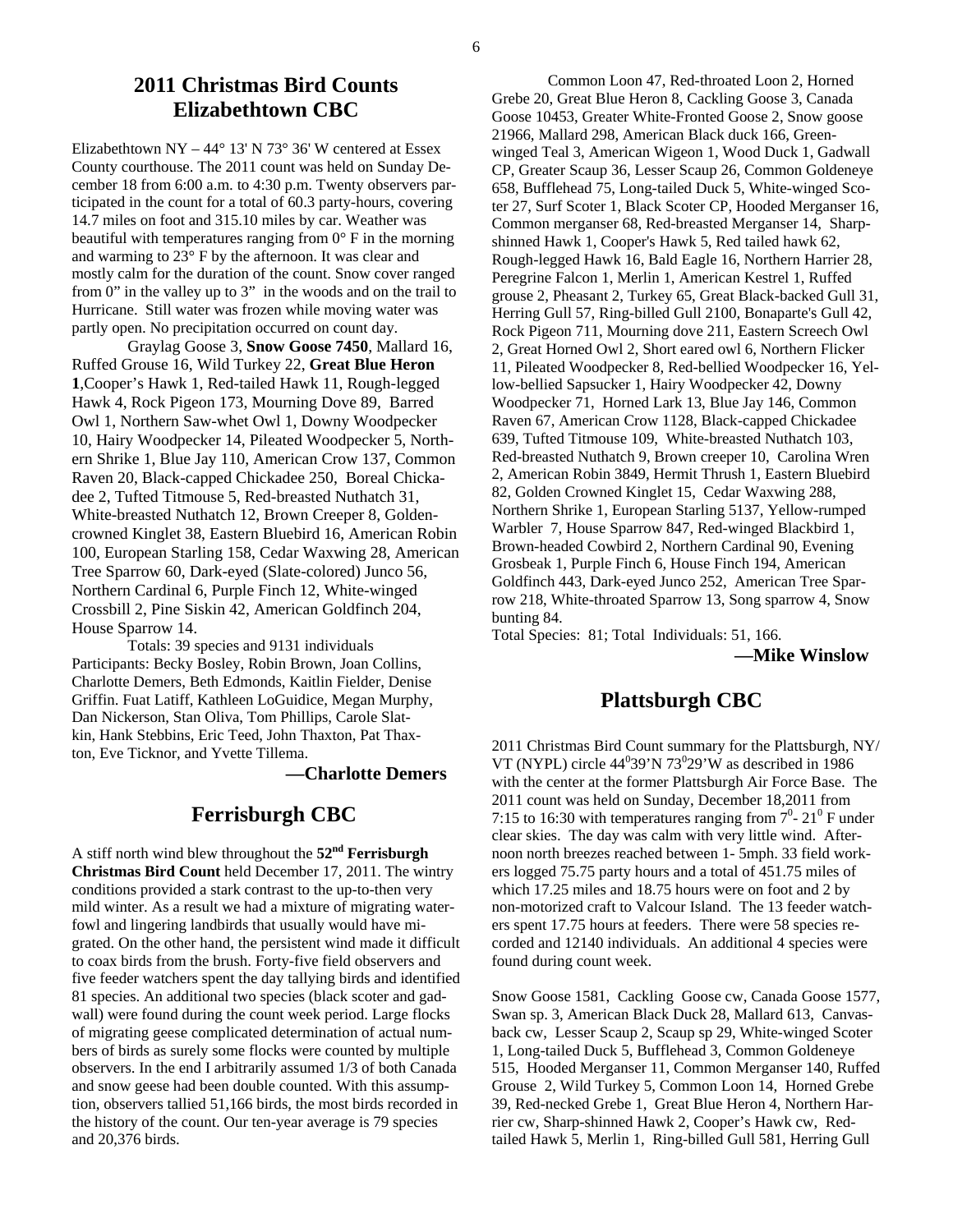11, Great-blackbacked Gull 18, Gull sp. 59, Rock Pigeon 391, Mourning Dove 298, Belted Kingfisher 1, Downy Woodpecker 43, Hairy Woodpecker 28, Northern Flicker 1, Pileated Woodpecker 11, Blue Jay 133, American Crow 2126, Common Raven 5, Black-capped Chickadee 549, Tufted Titmouse 24, Red-breasted Nuthatch 1, White-breasted Nuthatch 52, Brown Creeper 11, Wren 1, Eastern Bluebird 18, American Robin 601, Northern Mockingbird 31, European Starling 1852, Cedar Waxwing 8, Yellow-rumped Warbler 1, American Tree Sparrow 56, Song Sparrow 3, White-throated Sparrow 2, Dark-eyed Junco 176, Snow Bunting 34, Northern Cardinal 51, Purple Finch 1, House Finch 63, American Goldfinch 351, House Sparrow 83.

 The participants were Derek Allan, Cindy Allen, Alan Belford, Helen Booth, Bob Booth, John Brown, Gwen Cateenwalla, Jim Cayea, Joy Cayea, Julie Dumas, Keitha Farney, Cornelia Forrence, Melissa Hart, Judith Heintz, Euclid Jones, Joanne Kennedy, Harold Klein, Bill Krueger, Linda LaPan, Julie Lattrell, Bobbi Levesque, Chris Martine, Isabelle Martine, Jackson Martine, Melanie McCormack, Brian McAllister, Janet Mihuc, Bonnie Myers, Jack Myers, Nancy Olsen, Paul Osenbaugh, Helle Parker, Carol Pinney, Inge Sapp, Douglas Skoop, Willian Stahl, Mary Roden-Tice, Ingeborg Sapp, Michelle Snyder, Gary Sturgis, Irma Teittinen, Saana Teittinen-Gordon, Bill Teter, Nora Teter, Lynn Valenti, Dan Vogt, Ann Wilke

**—Judy Heintz** 

#### **Saranac Lake CBC**

The weather cooperated for the 56th annual Saranac Lake Christmas Bird Count on New Year's Day with warm temperatures, calm winds, and sunny skies in the afternoon. The rivers had opened up and some of the lakes had partially re-opened (e.g., Lake Placid). Not all reports are yet in, but the species total (44 or 45) was either the second or fourth highest ever thanks to a bunch of talented and dedicated observers. High counts were tied for six species and broken for three species, and a new species (#97) was observed—an immature Golden Eagle migrating south! Other raptors, uncommonly reported in this count circle, were a Cooper's Hawk (5th record) and a Red-tailed Hawk (7th record). The plentiful cone crop (fir, spruces, hemlock, tamarack) led to a multitude of Red Squirrels and winter finches (1,548) - Goldfinches, Siskins, Purple Finches, and White-winged Crossbills, although the latter were only observed in Bloomingdale Bog. Bloomingdale Bog also hosted a Black-backed Woodpecker, 15 Boreal Chickadees, and 26 Gray Jays (a record). Another Black-backed Woodpecker was observed at Intervale Lowlands outside of Lake Placid, where they have also nested. The open water led to a nice variety of late river and riverside birds along the Saranac River - 2 Bald Eagles, 3 Belted Kingfishers, 2 Great Blue Herons, 1 Canada Goose, 2 Common Goldeneyes, and 2 Common Mergansers, in addition to the usual Hooded Mergansers, Mallards, and Black Ducks. As usual, over a thousand Black-capped Chickadees were recorded. Given how little of the count circle is readily accessible, it is staggering to think how many chickadees Lake Placid

actually inhabit the count circle. One interesting note is that the numbers of both Downy and Hairy Woodpeckers were low, with Downys at their lowest level since 1987 and Hairys at their lowest level in a decade.

 While casually listening to an owl tape while waiting for another participant to join them, two observers were startled to see a Great-horned Owl fly over the moon-roof of their car and start vocalizing from a nearby stub. The bird had apparently heard the tape through the closed windows of the car and came looking for the intruder in its territory. This is only the second time in 56 years that Great-horned Owl has been reported on the count! (Barred Owls are the only common winter owl in the area.)

Thanks to all who participated.

**—Larry Master**

#### **Poetry Corner**

## *I Wandered Lonely as a Cloud*

I wandered lonely as a cloud That floats on high o'er vales and hills, When all at once I saw a crowd, A host, or golden daffodils; Beside the lake, beneath the trees, Fluttering and dancing in the breeze.

 Continuous as the stars that shine And twinkle on the milky way, They stretched in never-ending line Along the margin of a bay: Ten thousand saw I at a glance, Tossing their heads in sprightly dance.

 The waves beside them danced; but they Outdid the sparkling waves in glee; A poet could not but be gay, In such a jocund company; I gazed—and gazed—but little thought What wealth the show to me had brought:

 For oft, when on my couch I lie In vacant or in pensive mood, They flash upon that inward eye Which is the bliss of solitude, And then my heart with pleasure fills, And dances with the daffodils.

#### **—William Wordsworth**